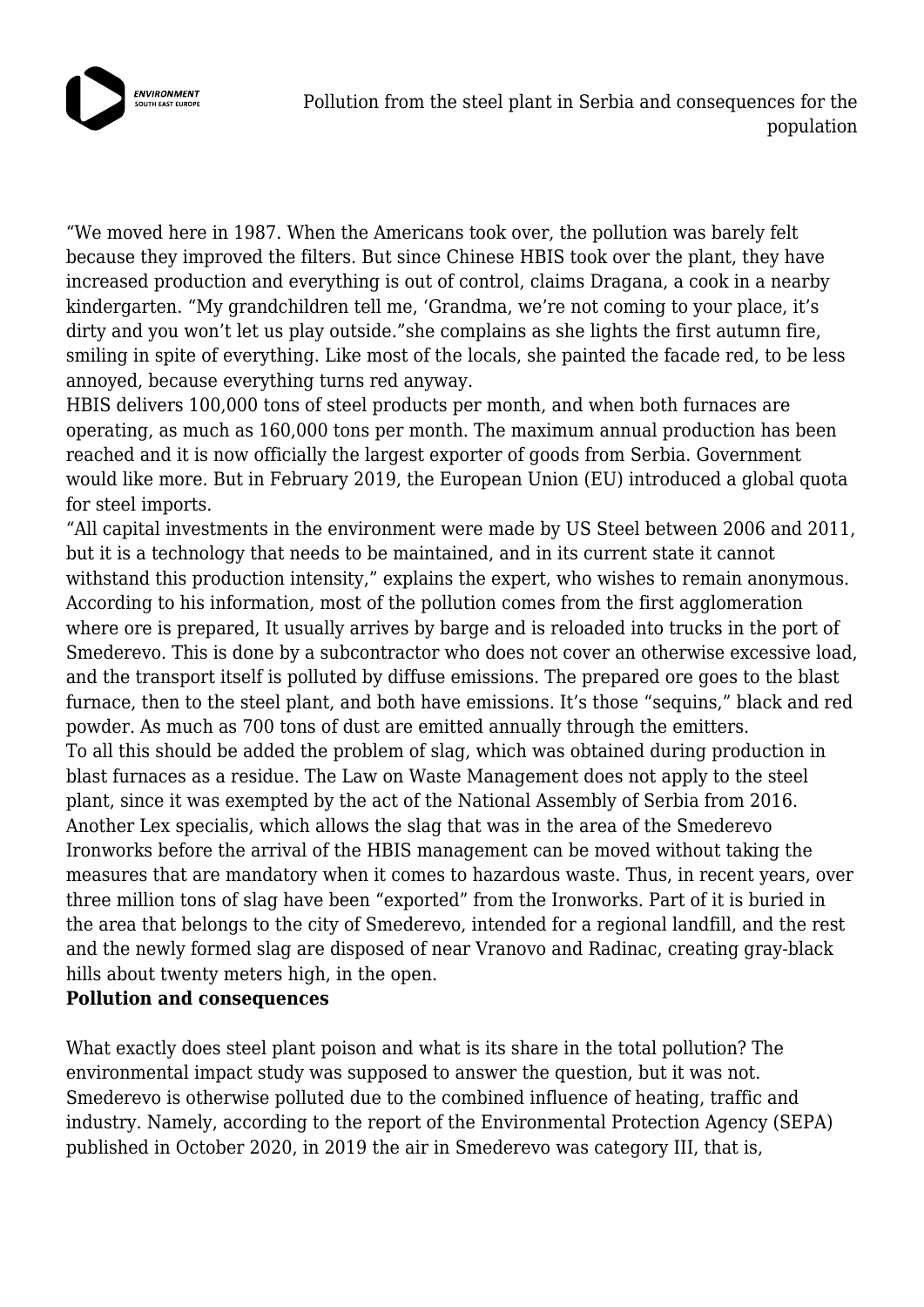

Pollution from the steel plant in Serbia and consequences for the population

excessively polluted. The most to blame are suspended PM10 and PM2.5 particles, known as invisible air killers, dust less than 10 microns, a mixture of solid particles of smoke, soot, dust and acid, along with heavy metals such as lead, cadmium, nickel and arsenic. PM2.5 particles reach the body even easier, because they are smaller. In the center of Smederevo, the measuring station Carina recorded in 2019 51µg / m3 PM10 particles on average and exceeding 121 days a year, and 50µg / m3 is allowed and no more than 30 days a year. In Radinac, US Steel measured pollution and maintained the station. Nobody took it over. Only at the end of last year, SEPA put the sampler of suspended particles back into operation in the immediate vicinity of the Ironworks, in the gate of the church in Radinac. The results are worrying. Over 200 µg / m3 in the height of the heating season, January 2020, 80 µg / m3 PM10 in June, 85 µg / m3 PM10 in July, 70 µg / m3 PM10 in August. So, the relationship between the work of the Ironworks and air pollution is direct. And not only the air is polluted, but also the water, primarily by the unsecured disposal of slag. In the report on the health safety of drinking water in Serbia, which was published in 2020 by the Institute for Public Health for 2019, 23.6 percent of water is physically and chemically defective, while the average for Smederevo is 8.9 percent.

The health consequences of these pollutants are well known. In its annual report, SEPA emphasizes: "Numerous impact studies have shown a link between the average annual value of PM10 and the health effects on the urban population, because these particles penetrate directly into the lungs where they cause inflammation and worsen the health of people with heart and lung disease." The study Health Impact of Air Pollution, prepared by the World Health Organization (WHO), states that between 2010 and 2015, exposure to PM2.5 particles caused 3,585 premature deaths each year in 11 Serbian cities, including Smederevo. If nothing changes, over the next ten years, Serbian citizens are expected to lose 150,865 years of life due to air pollution.

"We count close to 6,500 patients with chronic obstructive pulmonary disease in Smederevo, and among them every sixth has a severe form. There is a certain connection between lung cancer and air pollution, we believe it is 20 percent," says pneumophysiologist Dragan Radinac, although insisting that It is not known which part is caused by the emissions of the Ironworks, and which are caused by the city's oil boilers, individual fireplaces, traffic and smoking.

In a special inclusion on the panel "Fight for Air" of the Mixer Festival in October this year, Professor of Human Genetics Dr. Miodrag Stojković shared the knowledge from studies on the impact of air pollution on sterility and causing genetic disorders. Data on the cause of dementia and Alzheimer's disease are also presented. And when it comes to slag, which contains large amounts of harmful metals, sulfur and phosphorus, numerous studies also warn of the damage to human health, as well as the consequences for soil content and groundwater contamination.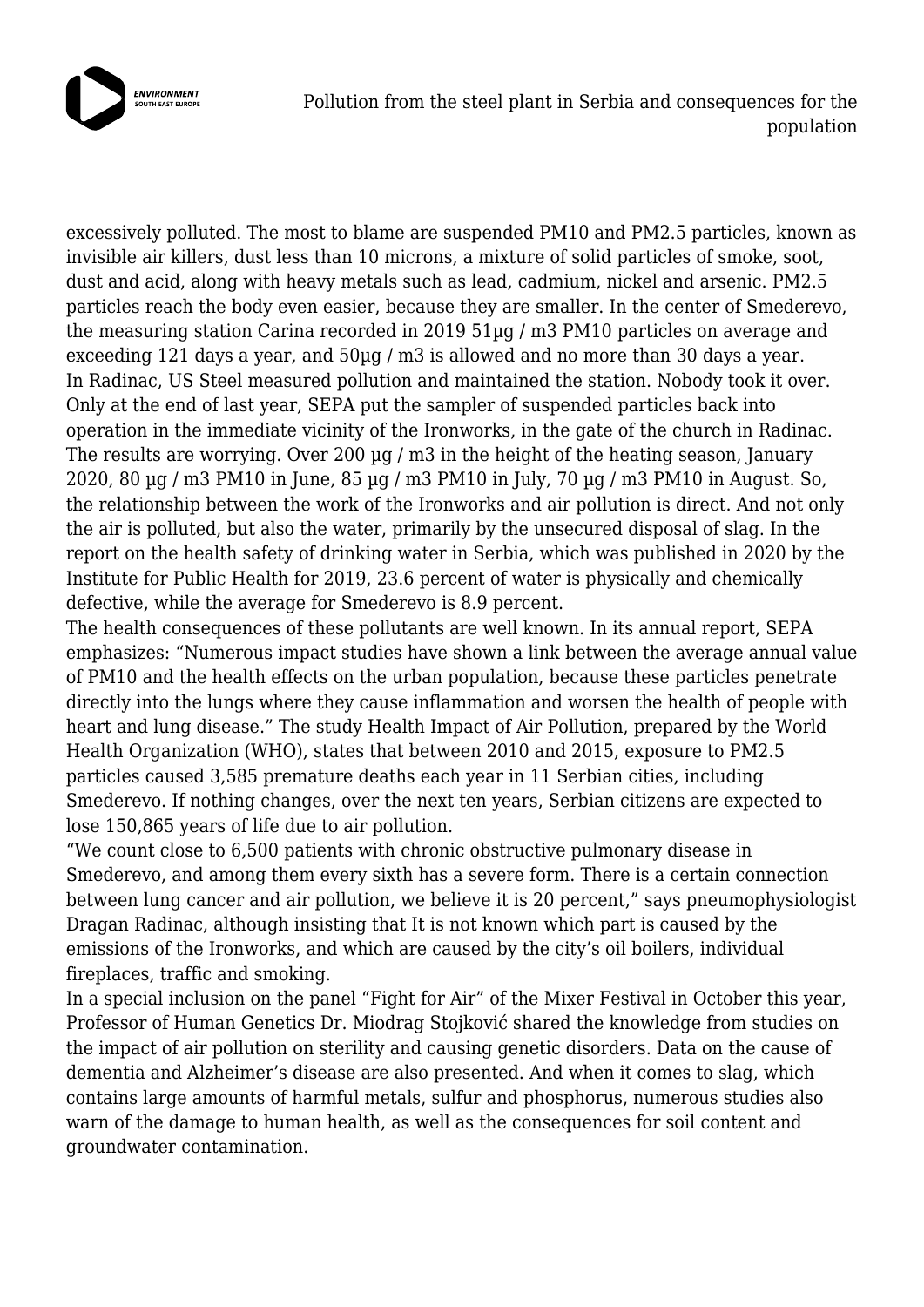

## **No improvements**

State institutions are aware of all this information.

Asked what he did, the Protector of Citizens Zoran Pasalic answered that he was informed by the Ministry of Environmental Protection on October 2 this year that Smederevo Ironworks had taken measures to lower the level of pollution, and that he was now carefully monitoring the work of the competent Ministry and the City of Smederevo.

The administration of the City of Smederevo also did not deign to answer the inquiries, but the official website clearly shows that for the mayor Jovan Bec, from the ranks of the ruling party, no objections to the business of HBIS are possible. On the contrary, on October 6, a meeting was held with Director Song Sihai and General Manager Zhao Yun. On its website, the city administration points out that the atmosphere was pleasant and the cooperation so far has been successful. Not a word about red and black dust, hazardous waste, people who suffer. It is not surprising, knowing that the obligatory proposal of measures for improving the air quality in Smederevo was approved by the Ministry of Foreign Affairs in 2018, and was not adopted by the City Assembly until 2020.

## **Protests without results**

At the end of August this year, the protests of the citizens, which were initiated by the Association "Fortress", intensified. "There were between 400 and 500 people on August 22, gathered under the slogan 'For all children,' and some decided to sue," explains activist Nikola Krstic. "In January last year, the Ministry of Foreign Affairs organized a meeting with HBIS. It was promised that the problem of red rain would be solved by July this year, the new agglomeration would be put into operation and the old one extinguished by September 1. It was also agreed that trucks have tarpaulins when transporting slag, to achieve a green belt, remove the hills of slag. No result has been achieved ", Krstic points out and promises further struggle, ie. and the involvement of EU institutions.

At the end of August, the UNESCO Department of Bioethics for Europe sided with the citizens, appealed to the President of Serbia, Aleksandar Vucic, to appoint those responsible for the dramatic air pollution in Smederevo and its surroundings, and to announce what he plans to do on that occasion.

However, only the director of SEPA, Filip Radovic, reacted: "Citizens' protests due to pollution are used exclusively for political purposes." He explains the high level of air pollution in Smederevo, which was caused by the work of the local ironworks, by the "successful work" of those plants, and that pollution is a phenomenon that occurs "in all countries" that had "rapid economic growth".

What can Nadica Markovic from Radinac (43) say about this, who regularly loses her voice for three or four months a year? "The doctor told me that it was from the dust from the